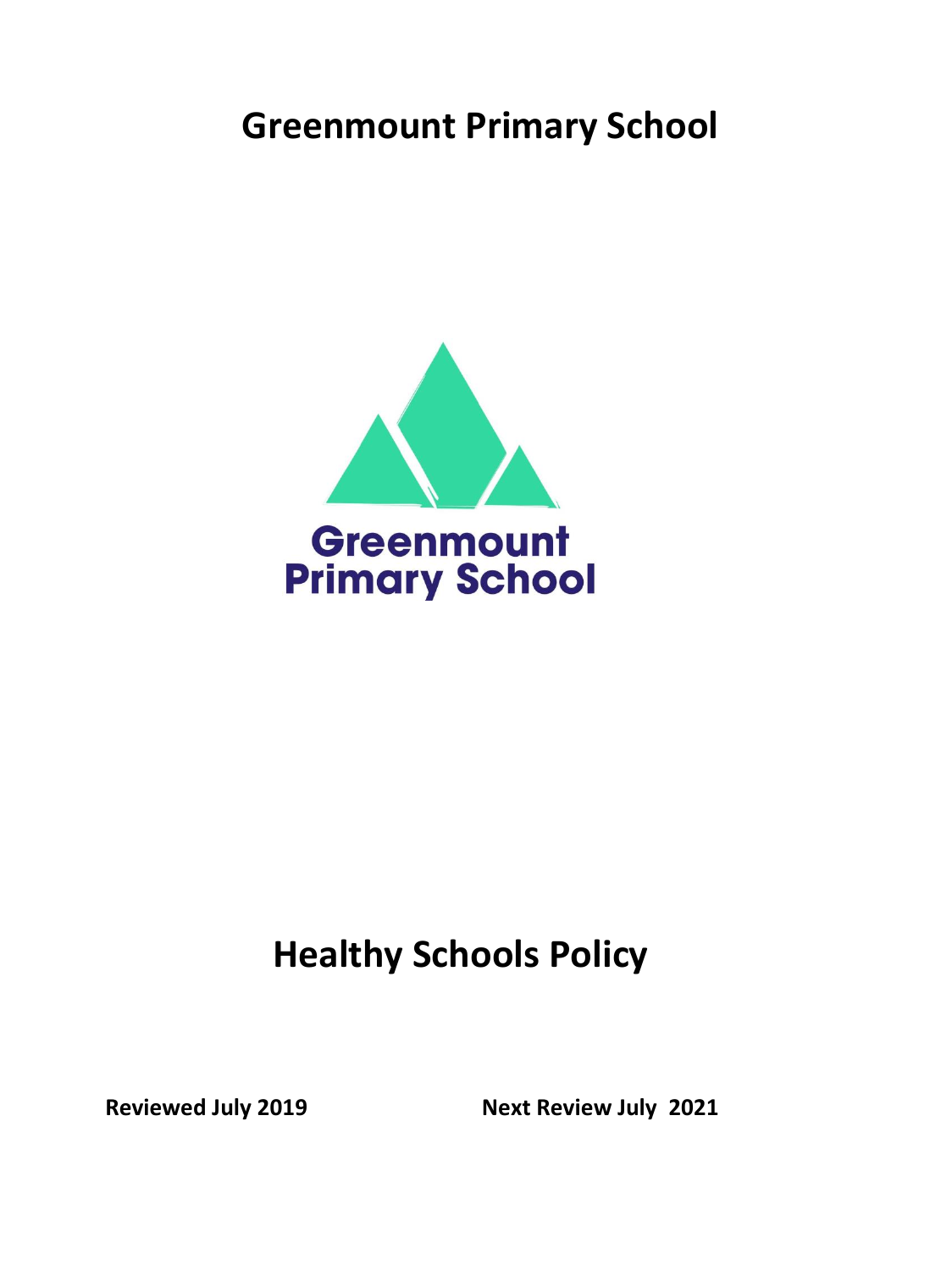#### **Introduction**

At Greenmount Primary School we want to promote the health and well-being of the whole school community through all aspects of food and drink, physical activity and positive emotional health. All the principles within this policy apply to both adults and pupils.

All members of the school community (teaching and non-teaching staff, parents, pupils and governors) work towards the school's aims, but the overall responsibility for the policy is with the PSHE co-ordinator, the PE coordinator and the Headteacher.

#### **Policy Objectives**

#### **To promote a school ethos and environment which encourages a healthy lifestyle**

- Our explicit values underpinning positive emotional health and resilience are reflected in our School Aims and Values.
- Classes feed into the School Council to give children a voice in how to make their school healthy
- The school grounds include shaded areas for sun safety
- Staff take part in quality professional development including First Aid, Child Protection, PSHE and PE
- A positive learning environment is created through systems as set out in our Behaviour Policy
- There is an active partnership with the school nurse who works with individuals and the whole school to promote healthy lifestyles as well as supporting parents and the wider community

#### **To use the full capacity and flexibility of the curriculum to achieve a healthy lifestyle**

Food, drink and physical activity within a Healthy Lifestyle is incorporated across the curriculum through Long Term, Medium Term and Weekly Planning. This includes:

- Food Technology (as part of Design and Technology) provides the opportunity to learn where food comes from and apply healthy eating messages through practical work with food including preparation and cooking
- Science provides an opportunity to learn about the effects of physical activity and diet on our bodies and the effects of a balanced diet
- PSHE encourages young people to take responsibility for their own health and well-being and teaches them how to develop a healthy lifestyle.
- Physical Education provides children with the opportunity to develop physically, mentally, socially and creatively and understand its practical impact.
- Numeracy enables children to understand nutritional information as well as calculating, weighing and measuring
- Geography allows children to learn about physical activity opportunities in the local environment. It also encourages children to look at the changing environment
- Children across school take part in the "Staying Alive" pedestrian training scheme. Year 5 and 6 also complete bike-abilty,
- -To ensure the food and drink available across the school day reinforces the healthy lifestyle message
- Children to freely access drinking water at all times in and out of the classroom
- Greenmount Primary school has easily accessible toilets and regular toilet breaks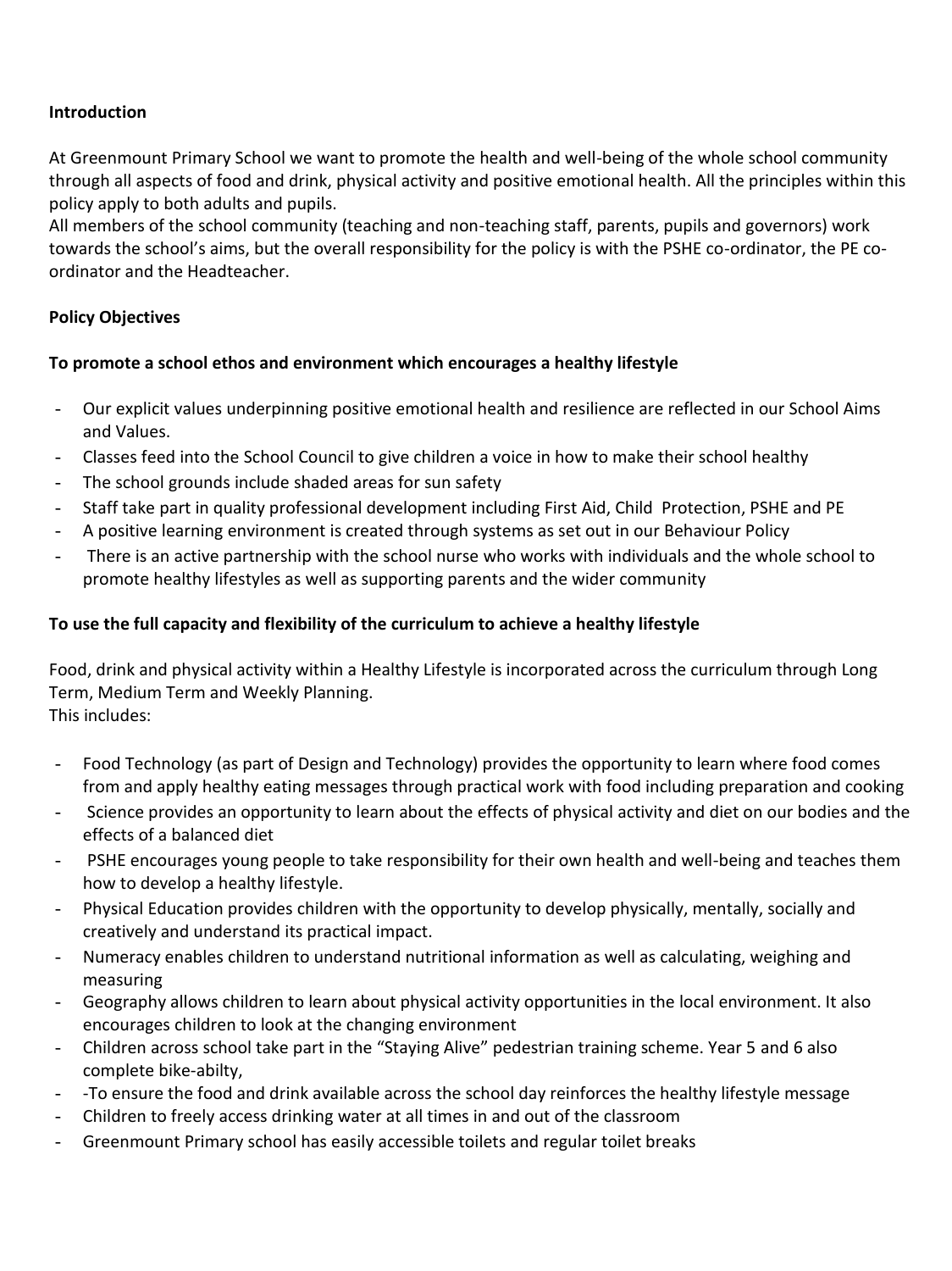- Children across the school have fruit available during morning break time, along with milk, and all are encouraged to have some each day.
- A special healthy menu from our school lunch providers, Leeds Catering, has been put in place for lunch time.
- Healthy choices are encouraged and supervised at school dinners.
- The school discourages from children bringing in sweets/crisps/chocolates, for packed lunches,
- Children have a checklist in their pack lunches to advice parents and children on what can be brought to school (see Appendix)
- Lunch boxes are checked to ensure enough food has been eaten.
- Children are shown how to make healthy meals through food technology lessons.
- For special events such as class parties, festivals, fetes and fairs staff and parents will ensure that a variety of food choices are available, keeping in mind the Healthy School Policy.
- Greenmount Primary School follows the Healthy Schools Standards.

### **To provide quality physical education and school sport, and promote physical activity as part of a lifelong healthy learning.**

- Active play equipment is provided for all ages at break times and lunchtimes including three climbing areas – this is introduced and modelled in assembly

- Teaching Assistants have received training to help encourage interactive play.
- All children have two sessions of PE each week.
- All children in year 3 swim once a week across the whole year.
- Children are offered the opportunity to take part in a range of after school sports clubs.